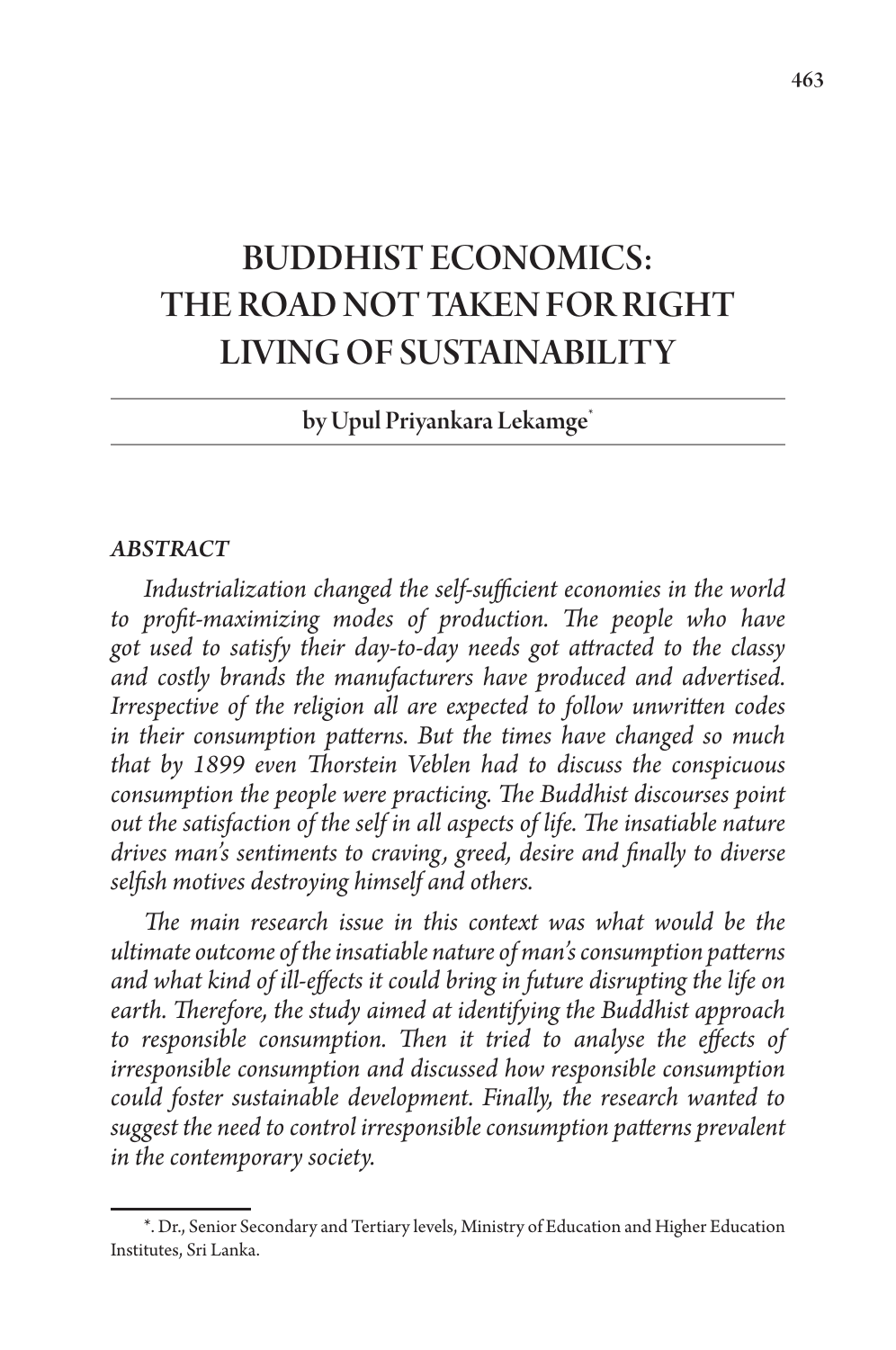*The methodology used was a structured questionnaire on four hundred youth representing all the segments in the Sri Lankan society irrespective of their religious affiliation. A systematic sampling method was designed assuming that the sample would provide a better insight in to the understanding of respondents' views. The Youths were selected mainly that there is a generally held notion that they are the most vulnerable and the group that over consume in the society due to the influence of media.* 

*The Buddhist approach to consumerism points out that there is no end to desire if it is not controlled. So Buddhist economics always propagate responsible consumption since it reduces all the conflicts one has with oneself and the outside world. It was found out that the effects of irresponsible consumption increase physical and mental illnesses, environmental degradation and rights-based living. Further it was identified that how responsible consumption could pave the way for sustainability through equality, justice and proper resource utilization. Finally, it was identified that a productive way could be suggested to maintain a harmony among production, consumption and preservation of different capitals that introduces a social and ecological friendly consumption pattern.*

#### 1. INTRODUCTION

Economic behaviour has been one of the integral aspects of human history. All the social groups in the world, irrespective of their geographical area, have been practicing some form of economic activities. In general, the traditional, self-sufficient economic activities got changed in to market-based, industrial economies. At present, the globe has been mainly experiencing the open economic system in which many of the countries have got networked. The early communities were highly satisfied with their day-to-day simple needs fulfilled and remained on minor scale, cottage industries and unsophisticated agricultural activities. With the passage of time, those have been replaced by mass scale producers, marketers and advertisers who introduced social stratification to even among the goods produced. As we pass from modern to postmodern or global era, no one is able to stop irresponsible production in a profit motivated, free trade economy and no one can expect all the producers to be responsible towards humanity.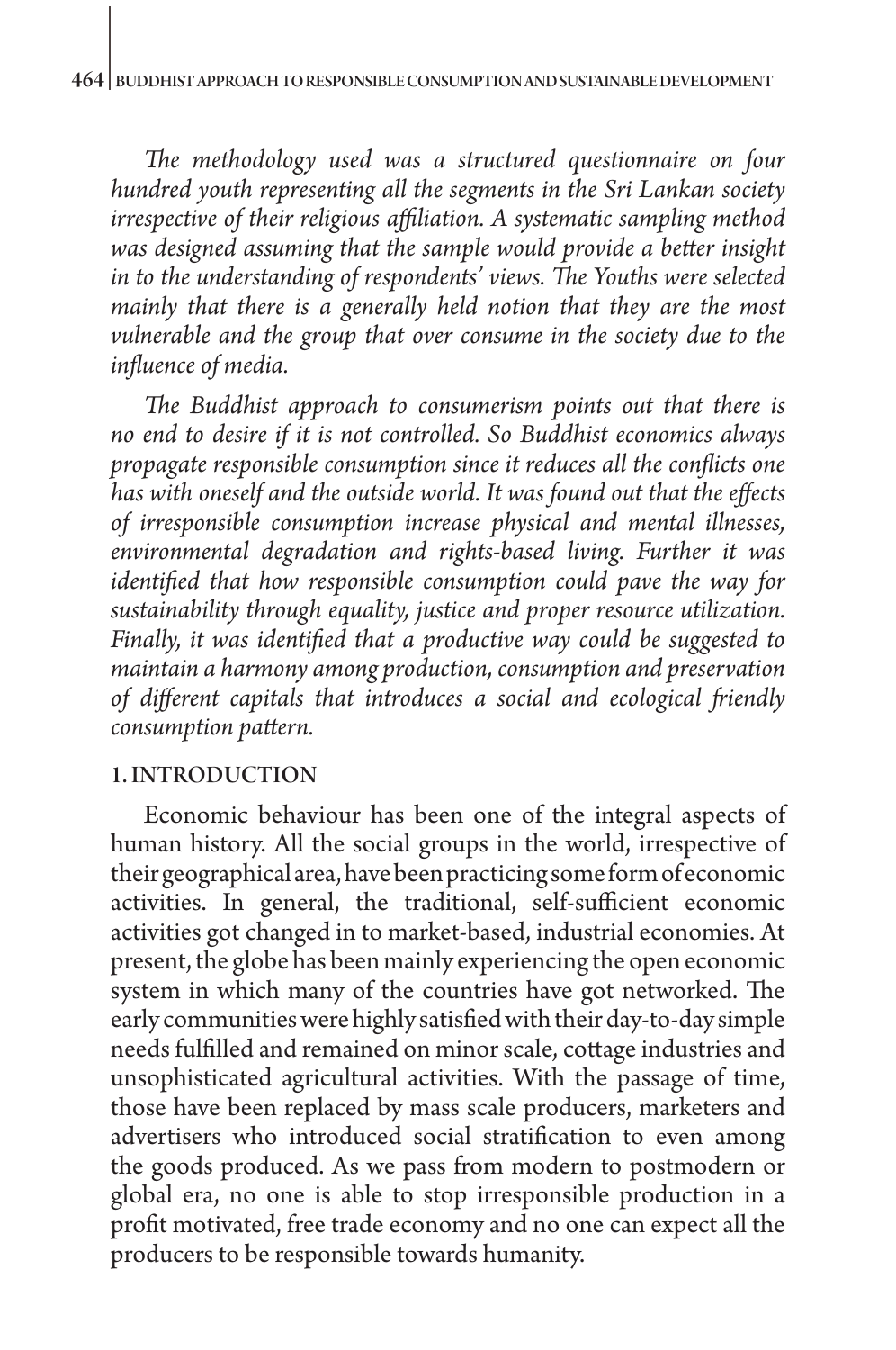Like the society has got stratified in to social classes the goods produced too have been made to cater to different classes since the level of affordability is unequal. The rich could afford costly goods whereas the poor are unable to behave so. From the pin to the aeroplane there are branded goods which are classy and costly. With this there emerged 'the culture ideology of consumerism' (Sklair, 2002) which came in to the existence due to two main factors. First, the electronic revolution changed the type of the good; its shape, quality of raw materials, design and finish to attract a wide range of customers. Second, the advertising with the help of transnational corporations propagated the image of such products and made symbols of affluence. So the people developed different types of ideologies in relation to western cultural values even for consumption.

Robinson and Harris (2000) who introduced the concept of 'transnational capitalist class' claimed that it has such enormous power in all the spheres in society, whether economic, political, social or cultural shaping consumption patterns. According to Sklair (2001) in transnational capitalist class there are four major players; corporate, state, technical and consumerist who are represented respectively by state officials, professionals, merchants and media. In 1899 Thorstein Veblen introduced the idea of 'conspicuous consumption' in which consumers tend to buy things even if they do not want those but just to show their wealth and social status. So the real needs and wants of the people have been replaced by their egoistical satisfaction. The Frankfurt School theorist Herbert Marcuse (1964) wrote on the ill-effects of modern industrial capitalism. In his text '*One-dimensional Man*' he spoke of how advertising enslaves man and overpowers his critical thinking capacity. So his real needs are forgotten and he becomes a slave of the false needs propagated by media.

Social scientists in the modern era were interested in studying man's economic behaviour in society and another concept they identified was the 'pleasure' created by consumer capitalism. Consumption was to make people happy in many respects. One of the ways is to do this is 'brand romance'. Certain people develop a kind of sentimental attachment towards certain brands since they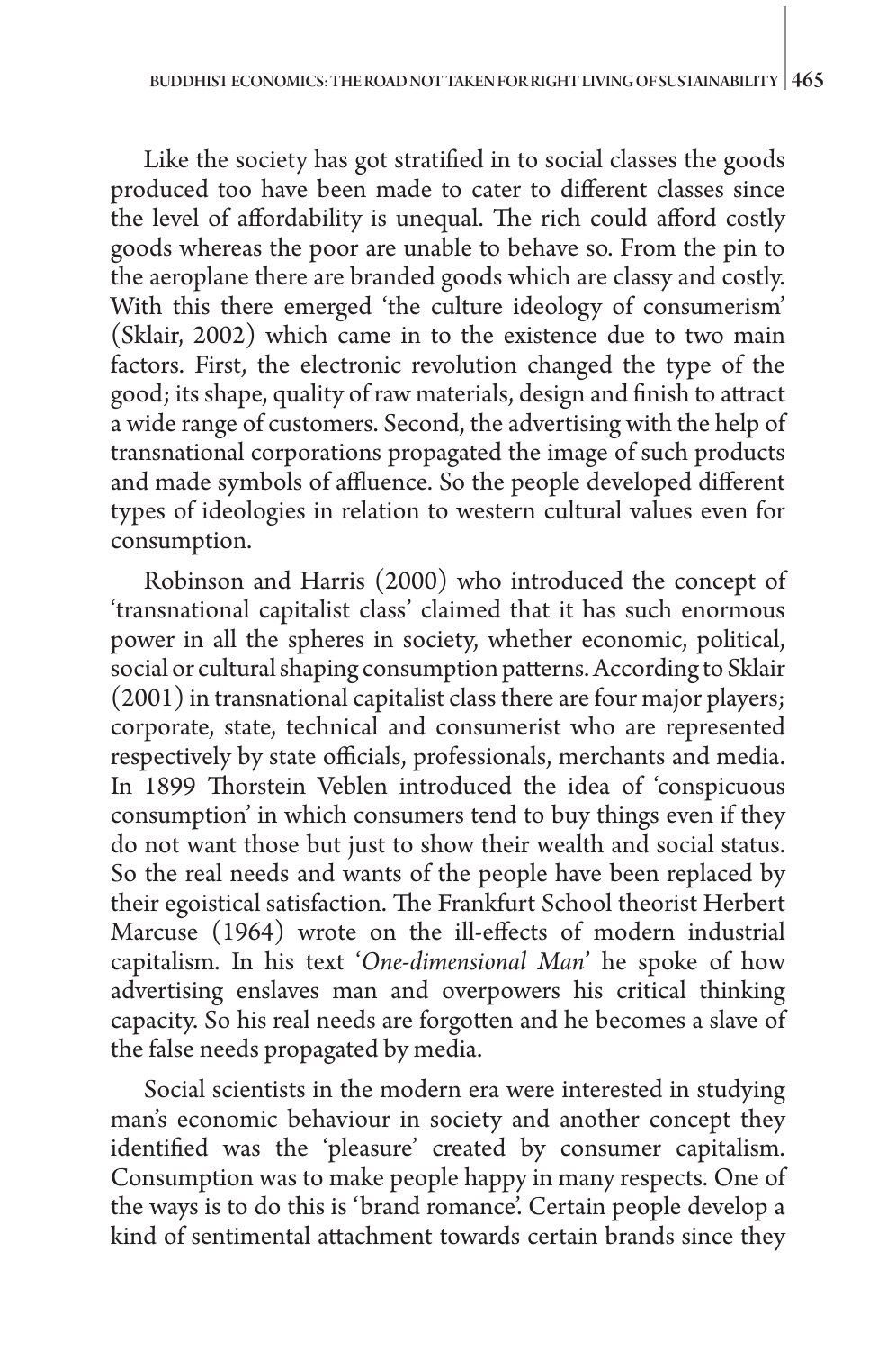assist them to attain and maintain their social position. Campbell (1992) explains this psychological state in another perspective; 'romantic ethic', not the exact use of goods but longing to have those. The production firms always tend to retain consumers and customers on this and the consumer is never happy with what he has. In many cases the economic activities have got camouflaged. Hudson (2013) says that many economic activities have artificial attractiveness or even of invisibility of the ill effects.

#### 2. RESEARCH ISSUE

Based on the background information mentioned above the researcher is interested in analysing what would be the outcome of irresponsible consumption the human kind practices by now. It is inevitable that the irresponsible consumption could affect human society from micro to macro scales bringing a series of damages to man, society and nature. Since sustainability tries to preserve the depleting resources for the future generations through responsible consumption it is advisable to begin practicing what the Buddhist philosophy indicates; 'mindful' or 'responsible consumption'. Even though there are goods available in the market, the person should have '*samma sati*' – the Right mindfulness. Anything done in a proper manner lead to sustainability. So there would be no question of sustainability in future through mindful consumption.

## Research questions

In trying to investigate the selected context of this study the researcher decided to answer the following questions such as, what is sustainability, the features of sustainability, what is responsible consumption, what are the effects of irresponsible consumption, what is Buddhist Economics, how Buddhist economics promote responsible consumption and how Buddhist approaches to economics could be used to enrich responsible consumption.

# **Objectives**

The objectives to be achieved in this study were as follows. First, the researcher wished to discuss the Buddhist approach to responsible consumption. Second, to analyse the effects of irresponsible consumption on human society. Third, to examine the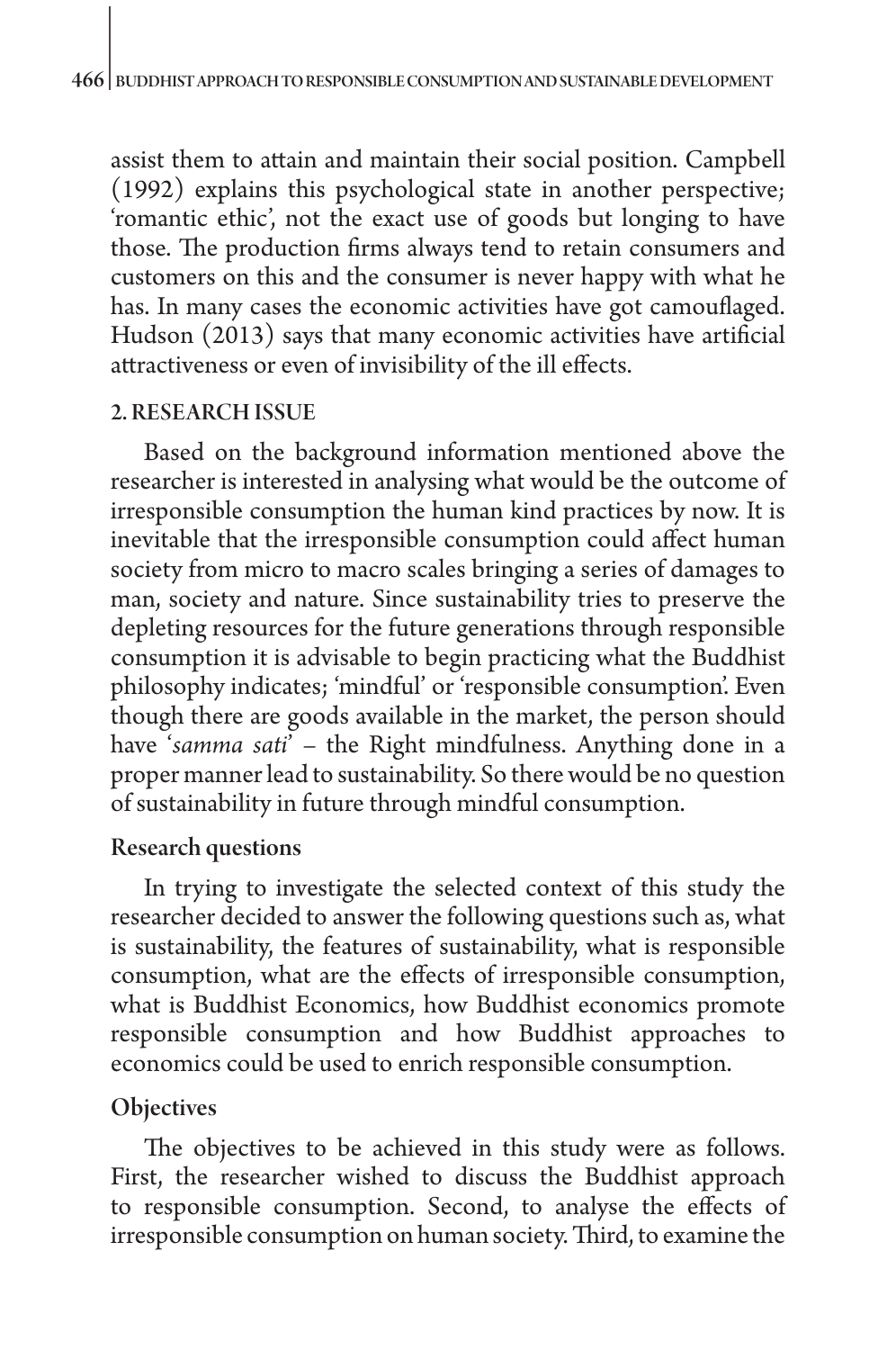ways to control irresponsible consumption and finally, to explain how responsible consumption could foster sustainability in society.

#### Literature review

Throughout history religion had a direct relationship with economic activities. Whatever the activity the people engaged in that was conditioned by their culture; norms, values, attitudes, practices, rituals and beliefs. So economic activities too got thoroughly influenced by each culture. One of the leading historical research in religion and economy was '*The Protestant Ethic and the Spirit of Capitalism*' by Max Weber (1904). For him the development of European capitalism was mainly based on the Protestant work ethic; 'the ascetic way of life'. Even though he studied Eastern religions those were criticized based on his lack of empirical knowledge on economies such as in India and China (1958, 1968). At the initial stage of European thinking it was believed that the Eastern religions like Buddhism, Hinduism and Confucianism could not have an influence on economic activities thus those economies were comparatively backward compared to the capitalist economies of Europe and USA. Since recently there is a resurgence of Buddhist ethics on economic activities.

In economics the mode of production rests on the raw materials, labour, land, machinery and finances. The market actors were investors, producers, distributors, suppliers, and consumers. In the globalized world there is a complex network binding all these in different degrees as the importance of each segment. Buddhism as a non-European religion has developed recently extremely influential in literature related to human behaviour [Loy, 1997: Essen 2010: Harvey, 2013]. It has been able to provide a new insight in to the existing consumption patterns through its philosophy. Currently the economic activities have become so inhuman that the raw materials have been over used. The quality of the goods has been overlooked against the profits. The health hazards due to the poor, unhealthy working conditions and the diseases caused by those low quality goods produced have been ignored. In this context the Lord Buddha's explanation of Right livelihood provides an alarming insight to the world in general.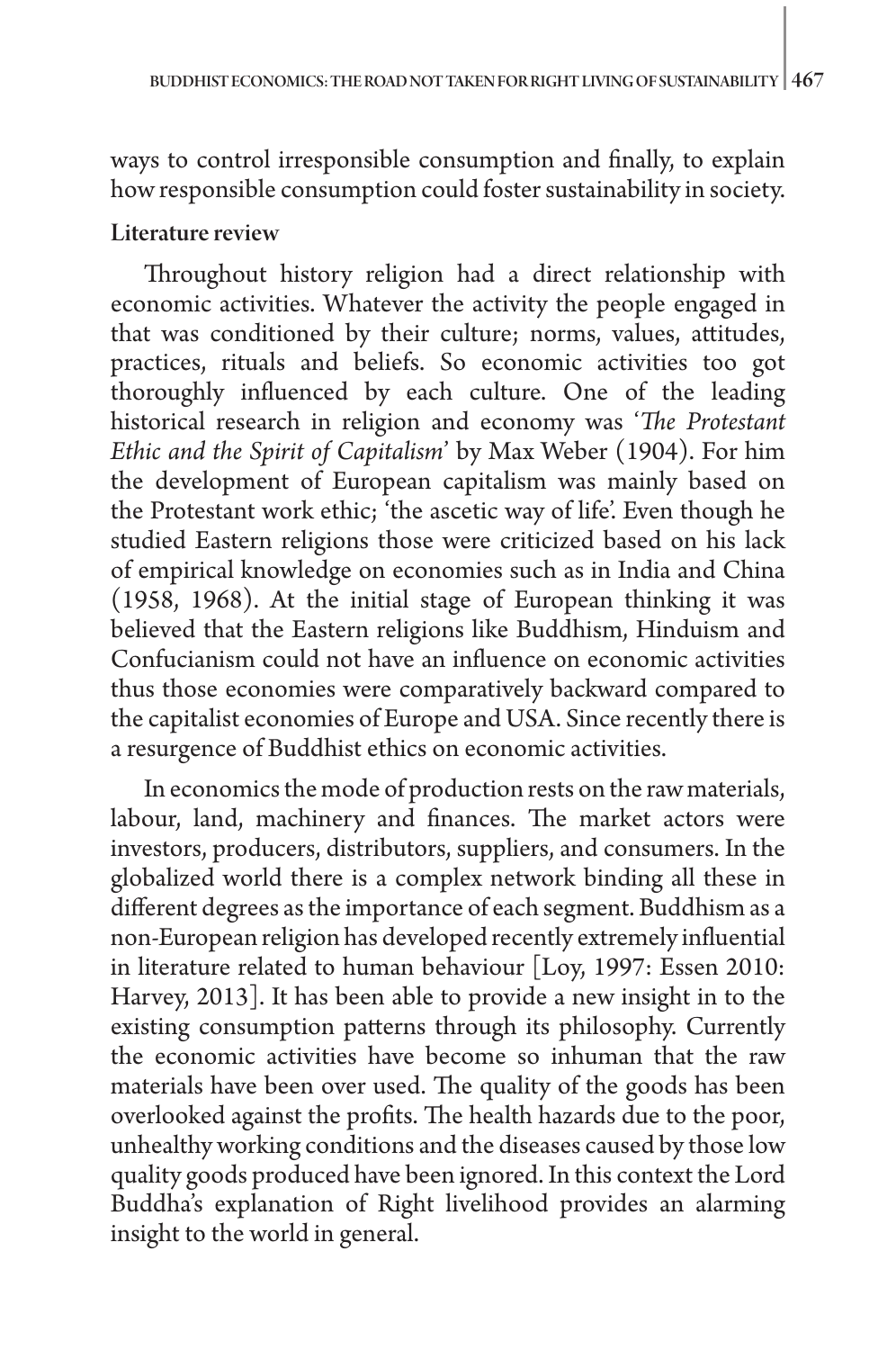Many aspects of the eight-fold path are important in when discussing the sustainability driven economic culture. For example, Right understanding (*Samma ditthi*), Right thought (*Samma sankappa*), Right action (*Samma kammanta*), Right livelihood (*Samma ajiva*), Right effort (*Samma vayama*), Right mindfulness (*Samma sati*) and Right concentration (*Samma samadhi*) could be related to any of the economic actors in the society. Some are specifically related to the producers while some are for consumers, and some are there for both. Therefore, it could be noticed that the Buddhist philosophy on economy is based on these. If someone does anything correct, according to the conscience, having a proper conviction that would be a wholesome act. But the present economic activities do not show any of these aspects promoted by Buddhist philosophy. In summary, Buddhist economics try to preserve nature while fulfilling the needs of the people in an ethical manner.

Buddhist economic philosophy lays a solid foundation for all the good qualities of human beings. Accountability and transparency are key terms in this kind of life style. It enhances group cohesion and solidarity. Earlier the economic development was measured based on gross national income (GNI), gross domestic product (GDP) and per capita income (PCI). By now the world has understood the quantitative revolution has not paid rich dividends to humankind. Therefore, now the scholars are thinking of new strategies to regain the lost characteristics to make human lives better. In 1972 Bhutanese king introduced gross national happiness (GNH) and now most of the countries are interested in 'happiness index'. It is ironical that people first destroy what they have and then pursue what they have destroyed. Many countries could incorporate the spiritual values in to their economic activities to make the production process, work cultures and the consumption a productive, mindful and responsible one for society. This contrasts with the material wealth of industrial society to a more spiritual wealth of a traditional society.

The concept 'Buddhist Economics' was coined and introduced by E. F. Schumacher (1955) with his experiences in Burma. Later a large number of scholars of related disciplines became interested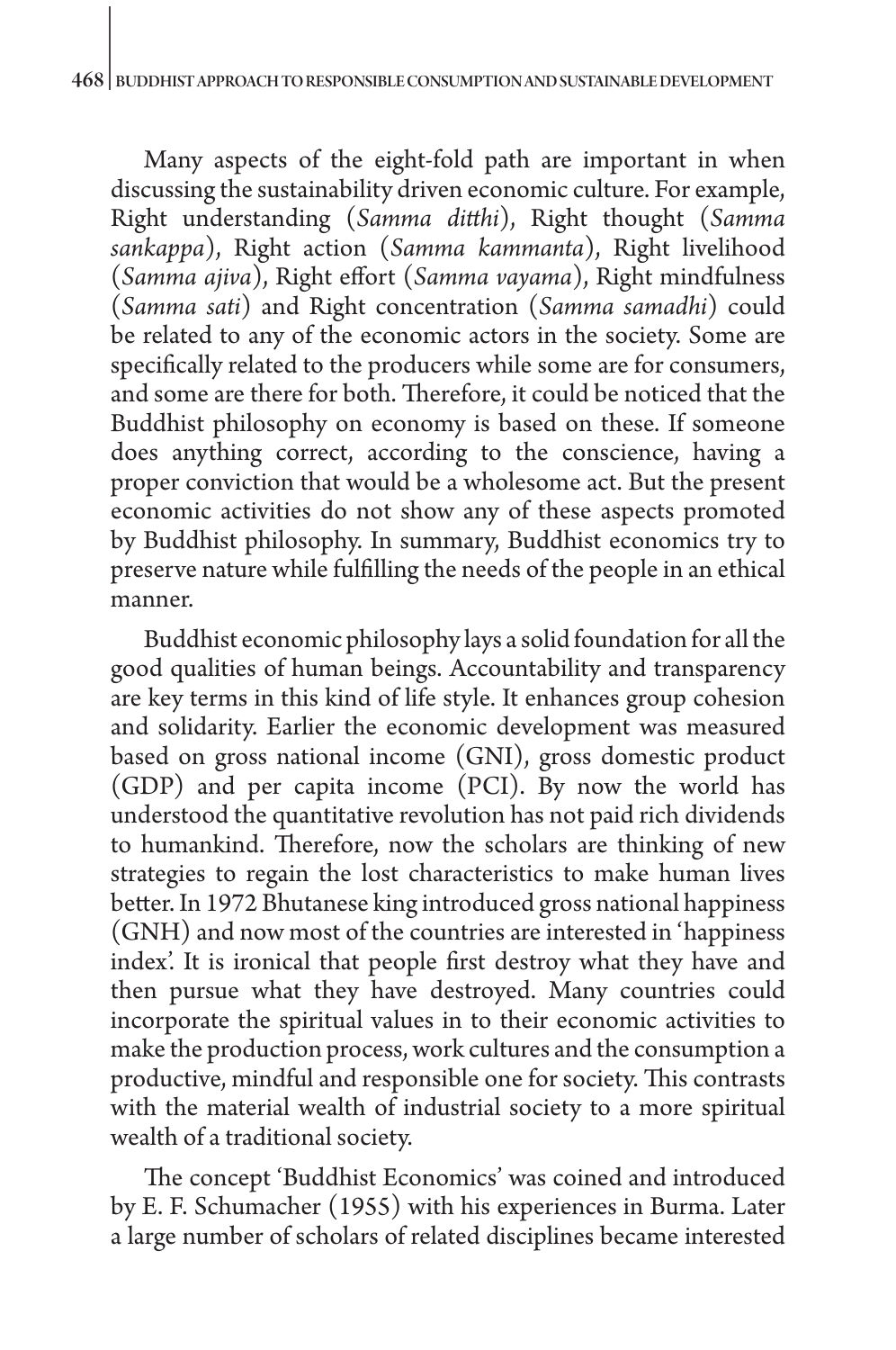in and by now many non-Buddhist societies too are interested in incorporating the value system in to economic activities. Buddhism never discourages economic activities but guide the people rely on ethical practices. The Sigalováda Sutta of Digha Nikáya informs the reader how to avoid evil ways of life and how a person could get himself in to trouble by squandering his wealth. Lord Buddha explained in *Vánijja Sutta* in Anguttara Nikáya (AN) the five businesses the lay people should not engaged in; those are wrong, unethical and immoral livelihoods.

*"Monks, a lay follower should not engage in five types of business. Which five? Business in weapons, business in human beings, business in meat, business in intoxicants, and business in poison*" (AN 5.177).

As the religious principles get incorporated into day-to-day lives many are interested in finding out how to live a comfortable life refrain from suffering. In Buddhism there are various ways to live happily. In Anguttara Nikaya (A. II. (69-70) Lord Buddha explains the four kinds of happiness one could enjoy in life. Happiness - '*Sukha*' is to be achieved in many ways but it should come from the right action; *Samma kammanta*. '*Atthi sukha*' is the happiness one derives when he or she owns wealth. Assets should not be obtained at the expense of the other peoples' suffering. Even though one could live a comfortable life by doing so it is temporary. This is explained as '*Anavajja sukha*'. So any wealth should be obtained through right livelihood. Any one free from debt is called as '*Anana sukha'*. When we look at the present day world the capitalist economy has produced so many equipments the majority cannot buy. But to get the capitalist system continuing, the system itself has introduced various easy payment schemes. So people are always in debt to many financial institutions thus making their lives miserable in many ways. *'Bhoga sukha'* convinces that one has to share what he or she has with the others around in the immediate environment. That may be among family, relatives, friends, the people at work place and in close proximity. In this way so many people can be happy in their day-to-day lives.

Ratthapala Sutta in Majjhima Nikaya and Verses 186 and 187 of Dhammapada mention the insatiable nature of man and how he or she becomes slavish to money or wealth.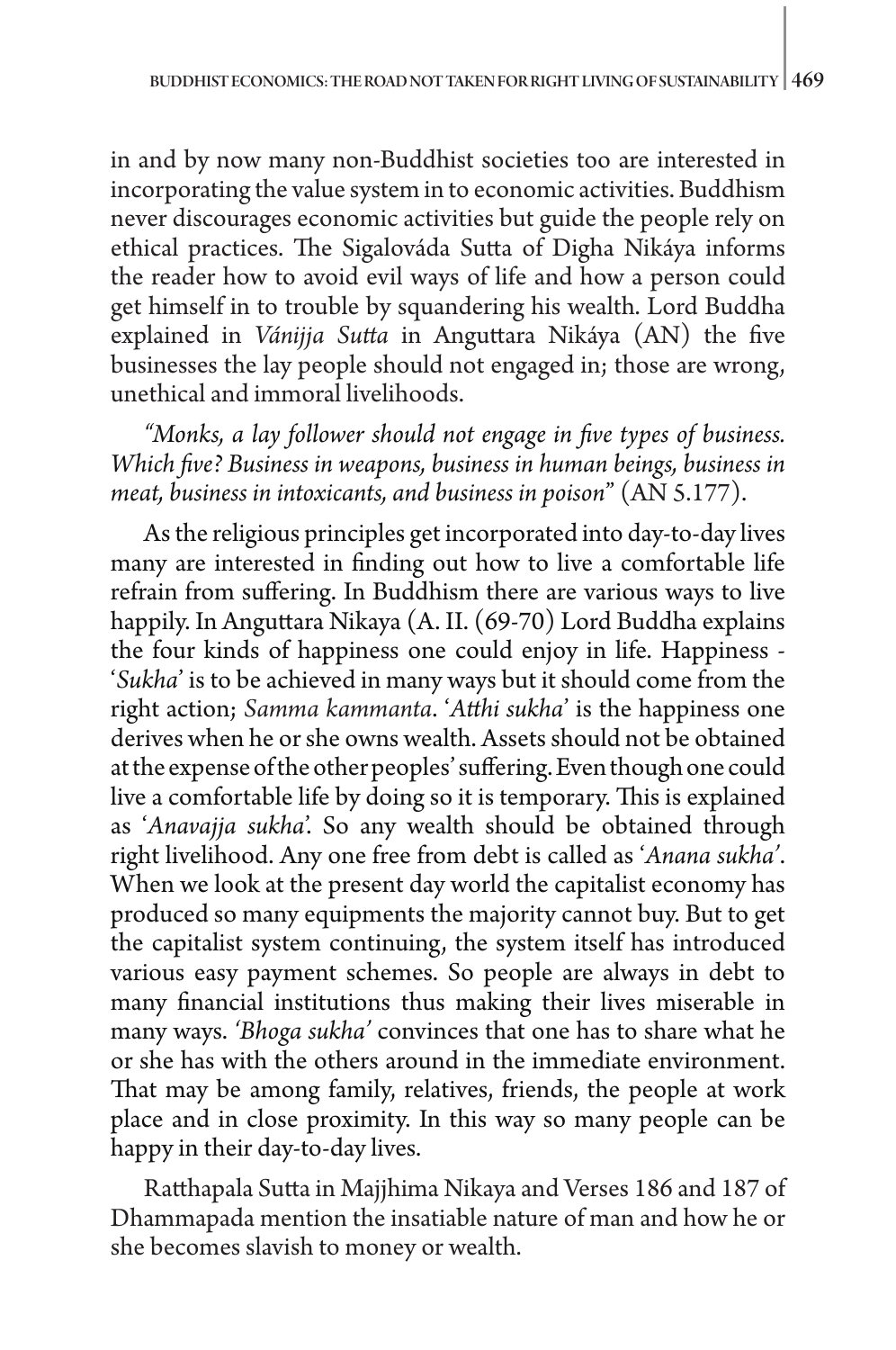*"Householder, if you'd do as I say, you would have this heap of gold and silver loaded on carts and hauled away to be dumped midstream in the river Ganges. Why is that? This [wealth] will be the cause of your sorrow, lamentation, pain, distress and despair"* (MN 82, PTS: [M ii 54](https://www.accesstoinsight.org/tipitaka/sltp/MN_II_utf8.html#pts.054))

 *'Not by a shower of coins can sensual desires be satiated; sensual desires give little pleasure and are fraught with evil consequences (dukkha)*'. (Verse 186) *'Knowing this, the wise man, who is the disciple of the Buddha, does not find delight even in the pleasures of the devas, but rejoices in the cessation of craving (i.e., Nibbana)'*. (Verse 187)

The Buddhist philosophy not only discusses how one should earn but how to spend also. As you earn money in a mindful and responsible manner one should know how to manage his money in spending sensibly. In Sigalovada Sutta of Digha Nikaya (III 180) Lord Buddha advises how to spend money in a responsible manner. The wealth accumulated in the correct manner should be divided in to four portions. The first part is for one's own needs and wants. The second and third parts are to invest on businesses and the final one for the times he needs. All these examples and many others in several places of Buddhist literature prove that Buddhist philosophy had been insisting that money should be earned in an ethical way and the consumption too should be done in a responsible way.

## Methodology

The collection of data for the study was done using a structured questionnaire due to cost-effective nature. Within a short period of time the researcher could collect a large number of responses. The responses are high in validity, reliability, generalizability and objectivity. Classification, analysis and the presentation of results are easy. Further the structured questionnaires could provide invaluable information about personal ideas, attitudes, beliefs, behaviours and experiences (Turner, 2006, p. 509). Four hundred youths from state and private tertiary educational institutes were selected using a systematic sampling method because there are a lot of students in the tertiary educational institutes in both sectors.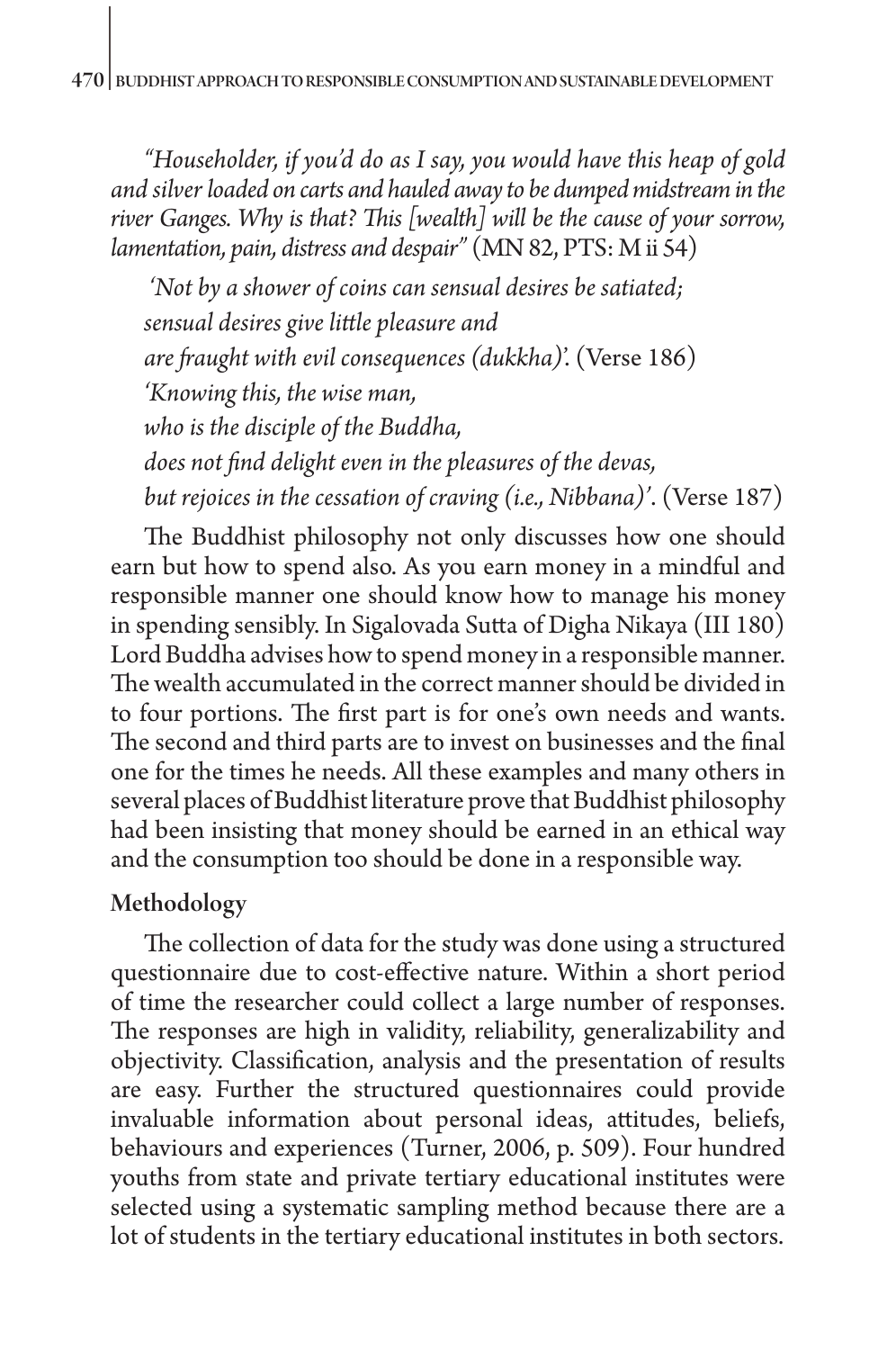A systematic sampling method was designed assuming that the sample would provide a better insight in to the understanding of respondents' views. The Youths were selected mainly that there is a generally held notion that they are the most vulnerable and the group that over consume in the society due to the influence of media. In the structured questionnaire there were five questions to identify the basic demographic factors. After that to find out the responses for the objectives of the study there were twenty questions. Nagypál et al (2015) too has conducted a similar study using a sample of Hungarian University undergraduates to study how they interpret and select products based on sustainable consumption. Youth are the ones who are normally driven by the influence of advertising and product differentiation. The responses would explain their level of awareness and the behaviour in relation to such awareness.

#### 3. DISCUSSION

The term sustainable development appeared in the scholarly discussions and literature since 1992. The Agenda 21 published in the Rio Summit (UNEP, 2010) took a clear view in sustainable consumption and production at the global level. Wang et al (2014) describe sustainable consumption as 'meeting needs, enhancing the quality of life, improving resource efficiency, increasing the use of renewable energy sources, minimizing waste, taking a life cycle perspective and taking into account the equity dimension' (p. 154). Valkó (2003) mentions that sustainable consumption should be studied under two main objectives. The first is to minimize the consumption of goods only to when and where necessary, alter the habits of the consumers and introduce positive changes to consumption patterns. The second objective should be to establish a permanent value system that would strengthen sustainability. Both these objectives unequivocally bear a testimony to the Buddhist practices advocated.

Akenji (2014) proposes a framework that constitute; attitude, facilitator and infrastructure, in explaining how sustainable consumption is to be mainstreamed. This highlights three elements – stakeholders having the right attitude, facilitators enabling the actions to reflect those attitudes and the development of suitable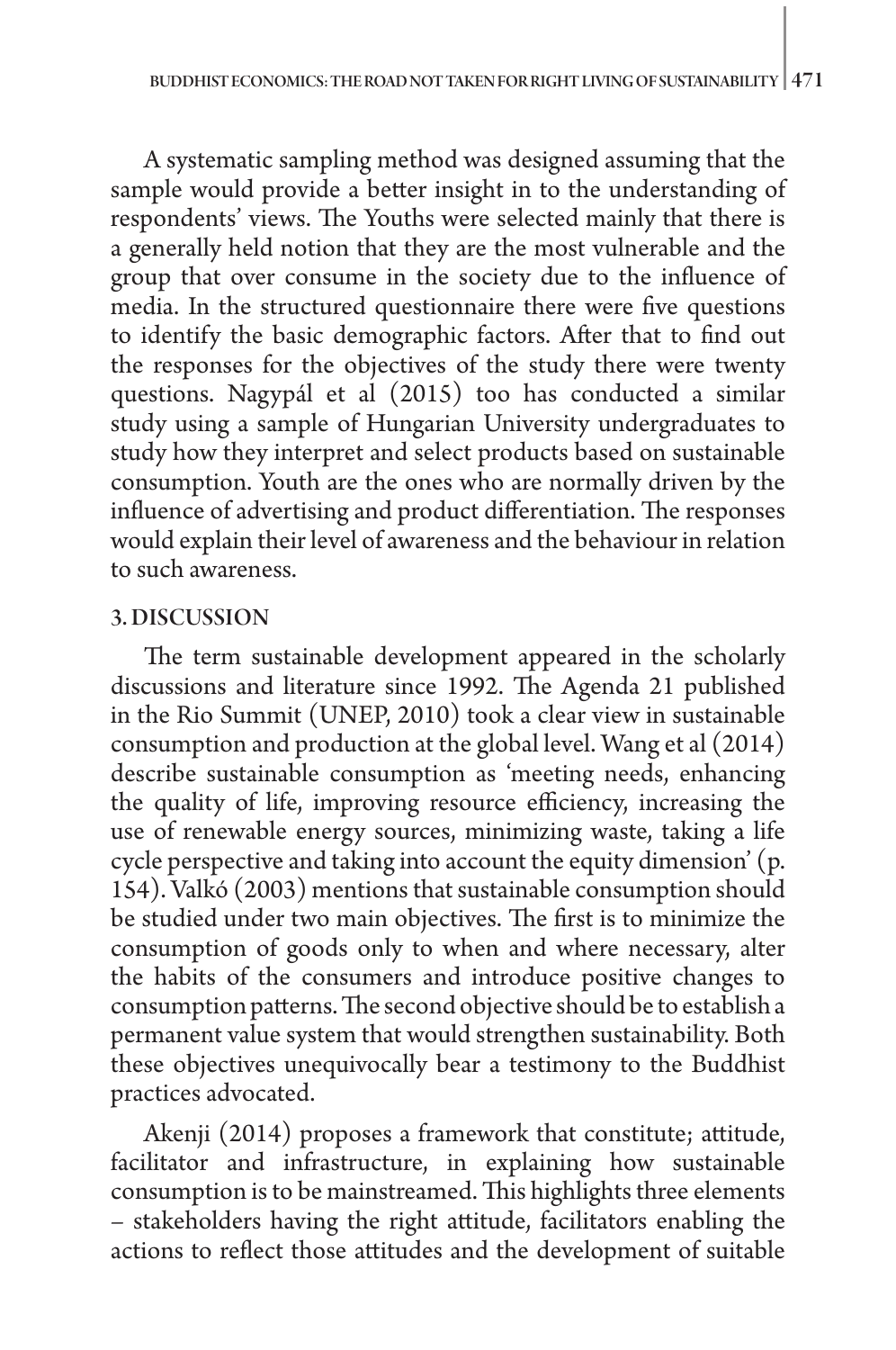infrastructure. Whatever the strategy adopted the most important aspect is the behavior of the consumer. Different scholars have used different concepts to explain the factors that influence the consumer's behavior. In Kotler's Model of Consumer Behaviour (Kotler and Dubois, 2003, p. 761) the main elements of consumer behavior are 'marketing stimuli', 'buyer's decision making process' and 'buyer's responses'. Further the characteristics pertaining to the buyer could be classified and identified under the elements of 'Cultural', 'Social', 'Personal' and 'Psychological' (*ibid*).

Even though the international organizations have taken a keen interest on sustainable consumption it is tragic that majority of the general public do not have a concrete idea of what is happening. Without their knowledge they contribute to irresponsible consumption patterns. O'Rourke (2005) states that consumers are "more environmentally and socially aware today", although, "they still do not generally consume with concern" (p. 116). Since the advent of globalization the consumption patterns have changed in an unprecedented manner. Jonkuté and Jugris (2014) are in the opinion that the consumer patterns are based on demography, access to global trade, technological sophistication and innovations. Gilg et al. (2005) also conclude that the causes for the patterns of consumption are 'environmental and social values, sociodemographic variables and psychological factors' (p. 482).

The twelfth goal of the 2030 Agenda for Sustainable Development aims at ensuring sustainable and responsible consumption and production patterns. Oslo Symposium (1994) defined sustainable consumption and production as:

'*The use of services and related products, which respond to basic needs and bring a better quality of life while minimizing the use of natural resources and toxic materials as well as the emissions of waste and pollutants over the life cycle of the service or product so as not to jeopardise the needs of further generations'*. (UNEP 2010, p. 12)

Based on this, there are numerous targets to achieve. Managing the natural resources efficiently and responsible disposal of toxic waste and pollutants are prime targets. Simultaneously it was decided to encourage all the parties to reuse, recycle and reproduce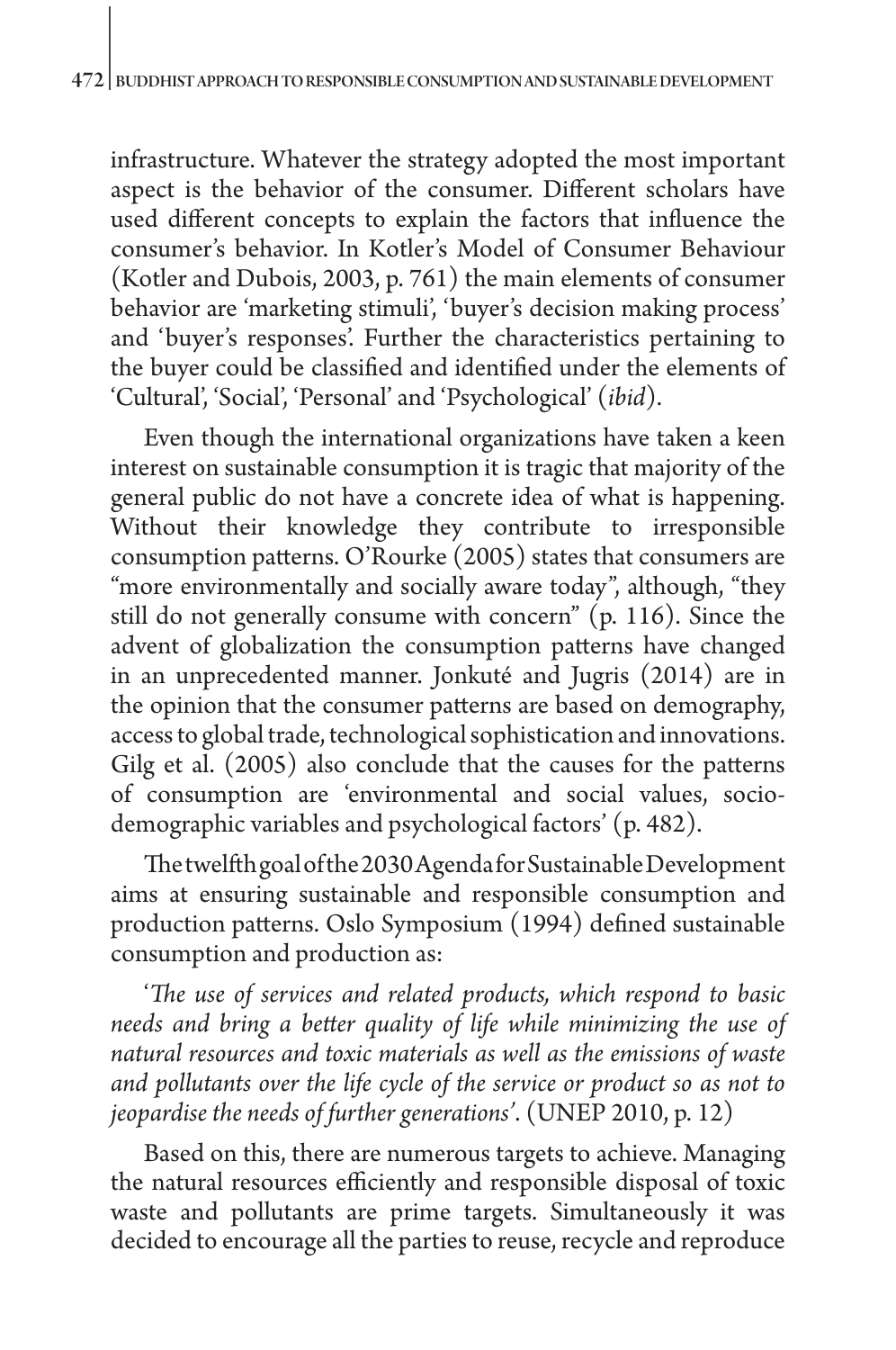to minimize the damages done to the environment and the expenses in all processes of production and consumption. It has been noted that the developing countries in the world have been contributing for these ill-effects knowingly or unknowingly. While the amount of global food waste is significant, there are a large number of people who do not even meet the basic food requirements daily. While taking necessary steps to reduce global food waste the authorities have to think of ways to channel to reduce hunger and malnutrition by distributing food to the regions that need most. Food scarcity as a contemporary global issue could be countered by improving food security. So it has been understood that to promote the quality of life at the global level, the entire system of production and consumption should be changed.

Since the times of Western imperialism, the West had a great impact of the production and the consumption of the non-Western regions too. Globalization has been an extension of the same social, economic and political process. Leslie Sklair (2002, 2009, 2010) extensively portrayed the relationship between economy and culture in relation to consumption in the globalized era. As Sklair (2009) mentions there is a significant difference between the 'basic [true] and false needs (p. 528). Consumers have not been able to identify what are the actual needs that satisfy their life. Chernus (1993) mentions how irrational and illogical man is when pursuing these false needs. According to him, 'False needs are unnecessary needs.... To meet false needs we repress our genuine needs and the real needs of others. We perform unneeded labour, miss opportunities to enjoy life, and deprive others of their basic needs'  $(p.1)$ . The role of the transnational corporations has been to control and manipulate global production and consumption. Skalir (2010) explained his concept the culture-ideology of consumerism as 'a set of beliefs and values, integral but not exclusive to the system of capitalist globalization, intended to make people believe that human worth is best ensured and happiness is best achieved in terms of our consumption and possessions' (p. 136). As the term itself denotes the idea is that there is a culture or subculture gets developed in relation to consumption patterns. The dominance of the global capitalist economy could be seen in many ways and this is only one such instance.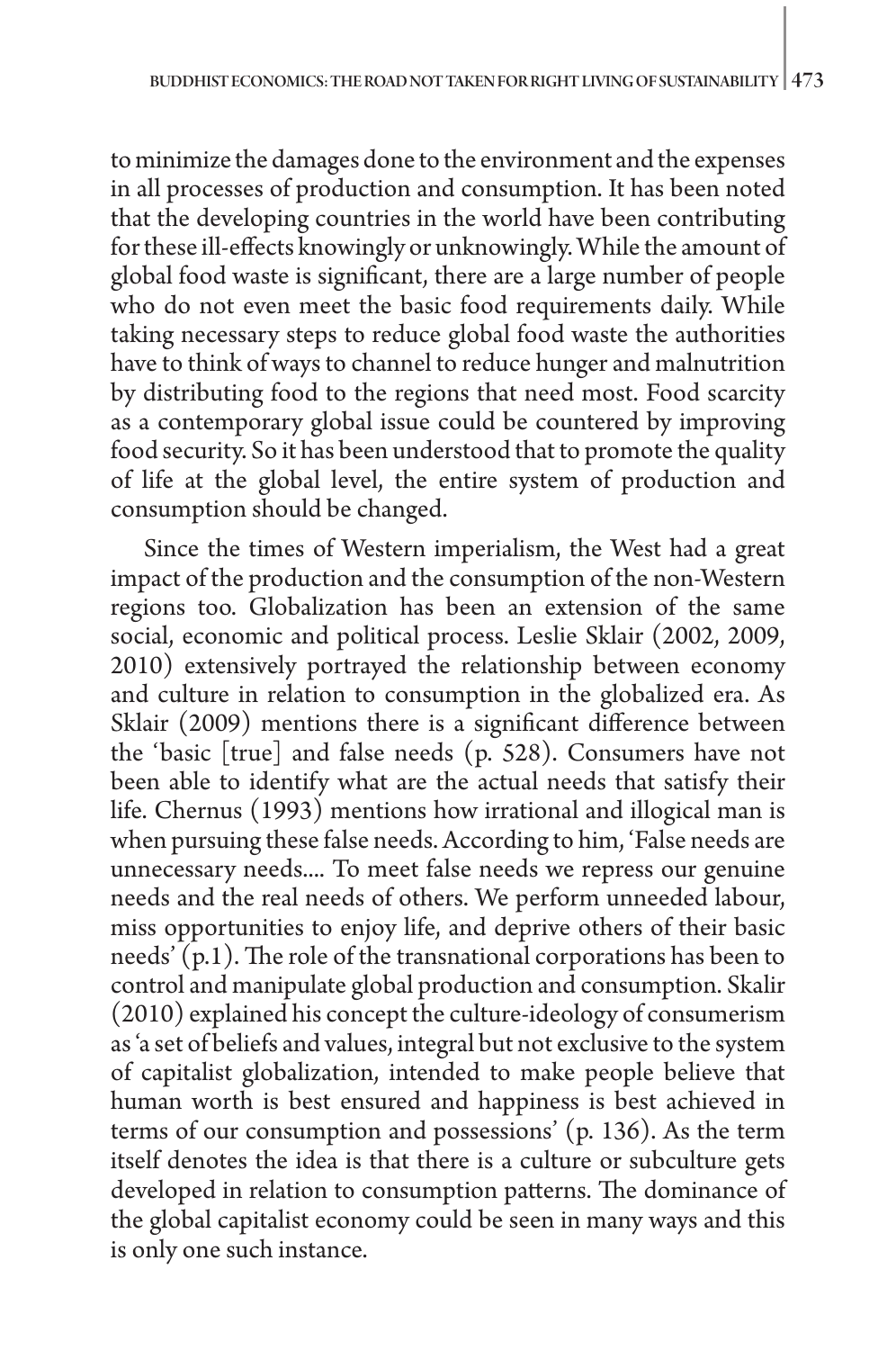Throughout the world, irrespective of the geographical region, people suffer due to many reasons. The lop-sided development in all fields have introduced a lot of ill-effects to the individuals, society and nature. One of the paths the people could practice to move out of these ill-effects is the practice of Buddhist philosophy. Buddhist philosophy advocates how to utilize all the resources in a sensible (responsible) way without getting into extremes. For that people need to control their desires, in other words, senses. But what has happened is, Man has become blind to the long-term illeffects when enjoying the short-term benefits. As experienced in life the most important thing is the making of choices or decisions. When making choices or decisions people have to act responsibly. The Thai government's 'Sufficiency Economy Philosophy' (SEP) is a very good example how a country could achieve prosperity in successive stages. It is based on the middle path advocated by Buddhism to achieve sustainable development by integrating the three dimensions; physical, social and spiritual. Rather than blindly following the Western theories the Thai government wanted its people to start in a simple but practical way to achieve selfsufficiency first before moving in to more advanced stages.

Anyone who delves too deep in to the SEP could understand how much it is related to Buddhism. The three principles are as follows. The first principle asserts the importance of moderation in protecting the planning and implementation from internal and external threats. Secondly, knowledge should be applied reasonably through wisdom and prudence. Finally, the community should develop self-immunity against the negative external impacts. All the three key words, 'moderation', 'reasonableness' and 'selfimmunity' are explained extensively in Buddhist philosophy. Daniels (2007) mentions that this type of economic activities and behaviours are beneficial to all the segments of society from micro to macro level.

#### 4. FINDINGS

The Sample consists of 126 (31.5 per cent) males and 274 (68.5 per cent) females. Normally in Sri Lanka, the tertiary education system comprises of more females. The age group was between 20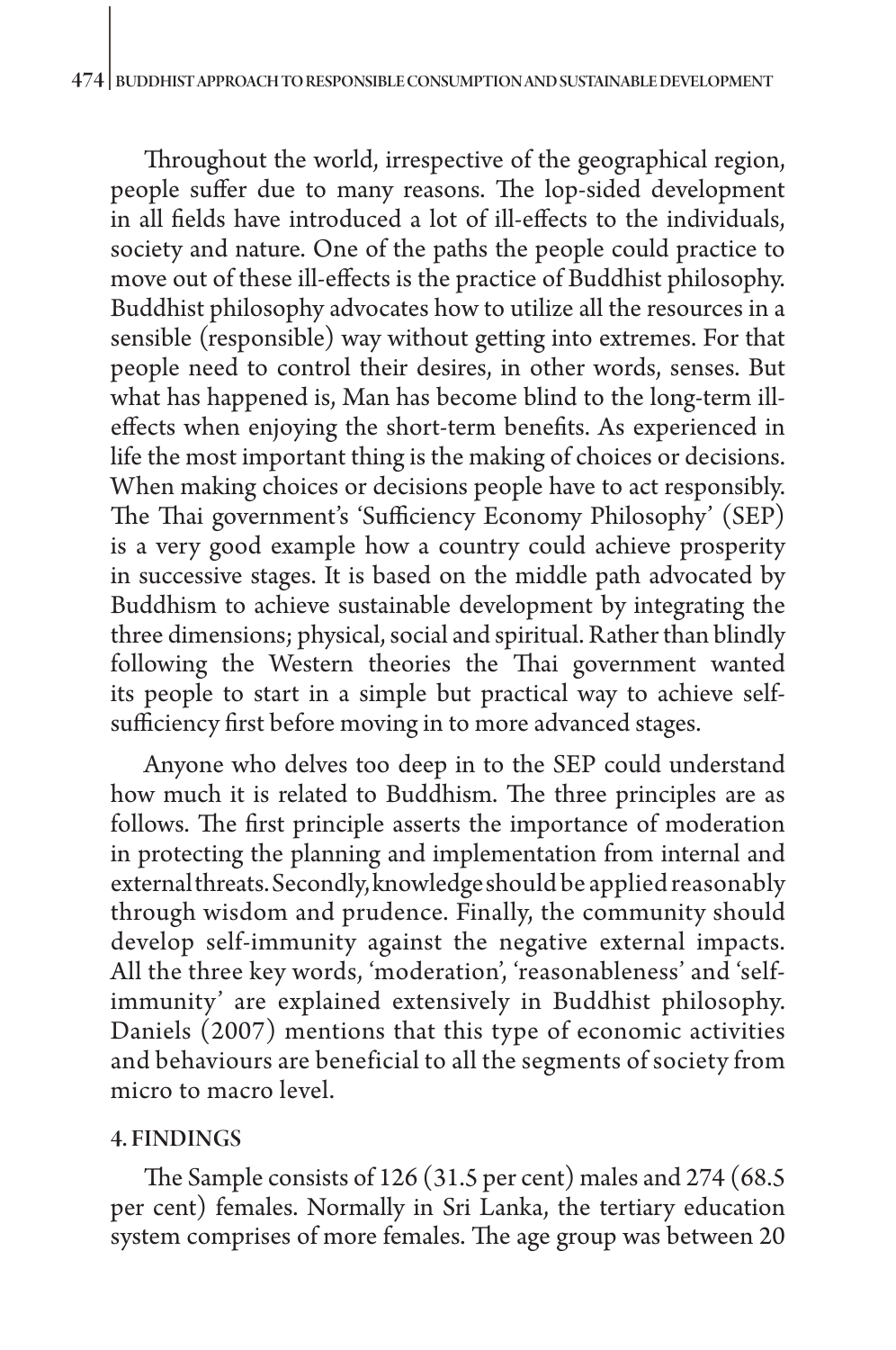to 27 years of age. The researcher wanted to target this age group because they are the ones who would bring this knowledge to the next generation. While 248 students (62 per cent) represented the public sector, 152 (38 per cent) represented the private sector. This is due to the fact that there are more students in public sector tertiary educational institutes. There were 252 respondents (63 per cent) represented Buddhism and 103 (25.75 per cent), 11 (2.75 per cent) and 34 (8.5 per cent) represented Christianity/Catholicism, Hinduism and Islam respectively. The ethnic categories Sinhalese and Tamil Christians or Roman Catholics have contributed largely to the sample in this respect. There were 212 (53 per cent) students who represented the Arts stream subjects while 108 (27 per cent) and 80 (20 per cent) respectively represented the commerce and science streams. In Sri Lankan tertiary educational institutes there are more students studying in Arts stream and respectively lesser in Commerce and Science streams.

As the first objective of the research study the researcher wished to find out the knowledge of the respondents on the Buddhist approach to responsible consumption. Most of them were unaware (67 per cent) that there is a term or concept called 'Buddhist Economics'. Still a significant number (58 per cent) knew that the Lord Buddha had explained the proper way to earn and spend but a poor percentage (22) knew in which discourse those were explained. Another remarkable percentage (77) did not know that Buddhism has advocated the mindful or responsible consumption in many places of its discourses. Further the sample knew that four noble truths (81 per cent), the middle path (80 per cent) and the eight-fold path (76 per cent) discuss the importance of responsible consumption but how it should be practiced was unclear.

In analyzing the second objective, the effects of irresponsible consumption on human society, the following findings were received. The sample in this research responded that they are aware of the concepts and terms 'green', 'sustainable' and 'eco-friendly' (78 per cent) but only 22 per cent knew or heard about 'responsible consumption'. Most of them (83 per cent) expressed that they should protect the environment and the same percentage admitted that they did not know how to contribute as an individual. Ninety-one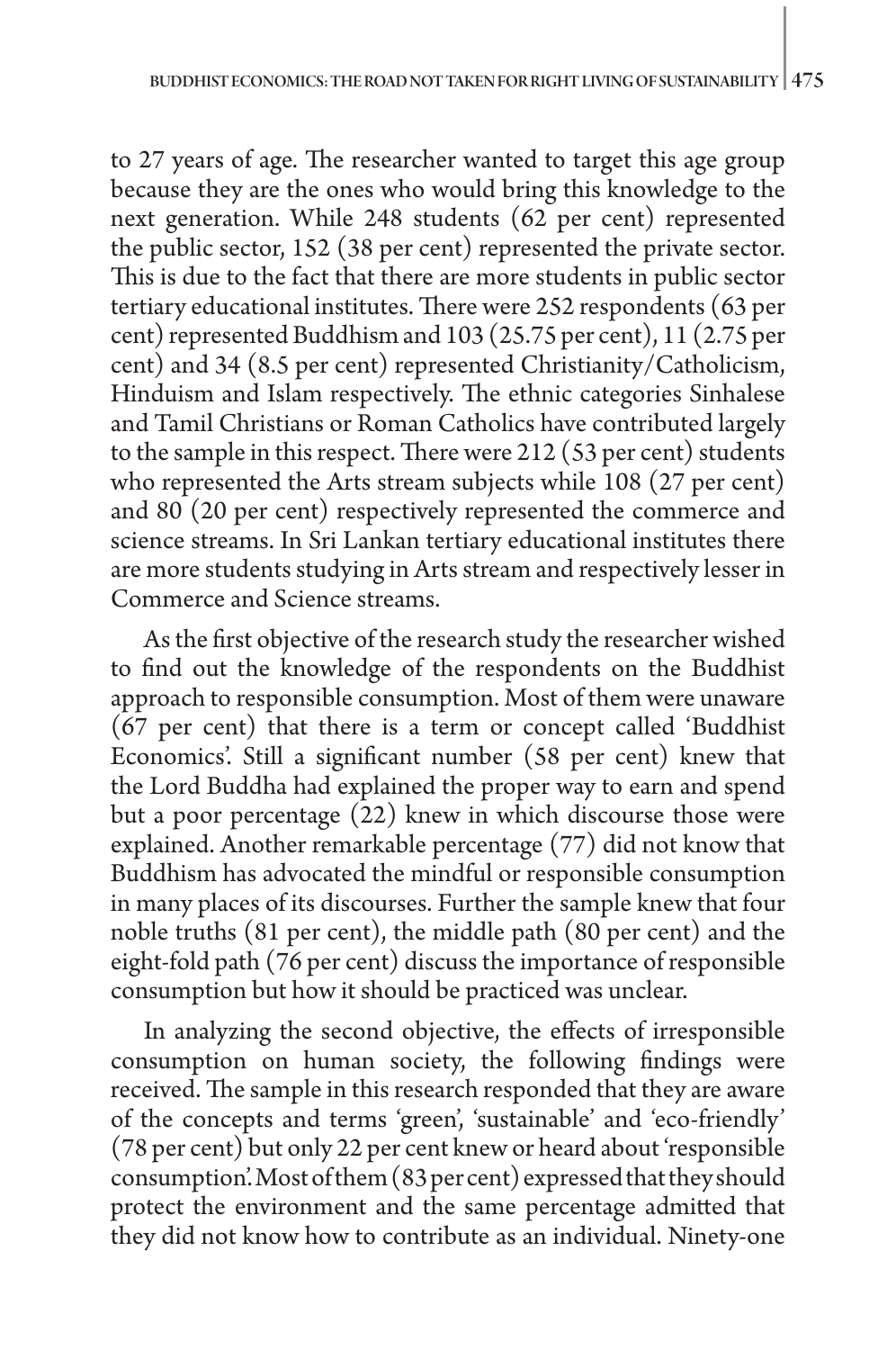per cent acknowledged that each individual is responsible for what one consumes and 74 per cent said that they think of sustainability when buying goods. Another great majority (94 per cent) claimed that individuals are responsible for careful use of products and disposal of waste material. Another remarkable percentage (88) agreed that they should reuse, recycle and reproduce but the same category expressed that their knowledge to do those is very poor.

Another significant aspect of the responses was that 48 per cent did not know the negative impacts the use of goods has on environment. Ninety-five per cent admitted that they buy products without knowing the impacts those have on environment. The need (89 per cent) and the price or affordability (87 per cent) are the two main determinants in making a decision to purchase a product. Product quality (74 per cent) and durability (61 per cent) were subsequent determinants. Advertising is the main and most influential medium (98 per cent) that shapes the decision making process of purchasing. Other than advertisements they believe in leaflets (72 per cent), user manuals (67 per cent) without questioning the authenticity. Further 48 per cent replied that there is no way of verifying the specifications given in the product description.

In answering how to control the irresponsible consumption in society the respondents had mentioned the following ideas. All the respondents agreed that the society should be educated fully. The first preference was to start this awareness programmes at school level, then the secondary educational institutes, tertiary educational institutes, work places and finally, the community organisations. The sources they mentioned were the television, newspapers, radio, social media campaigns and street drama. Further, all the respondents in the sample mentioned that it is important to educate the producers. But when they were answering the question in relation to the producers most of them (69 per cent) said that they are unable to think any strategy of educating them on responsible production. In answering how to improve sustainable consumption the respondents were of the view that the consumers should be educated on product quality (89 per cent), its environmental impact (76 per cent) and the actual need to use it (67 per cent). The relationship between the producer and the consumer too was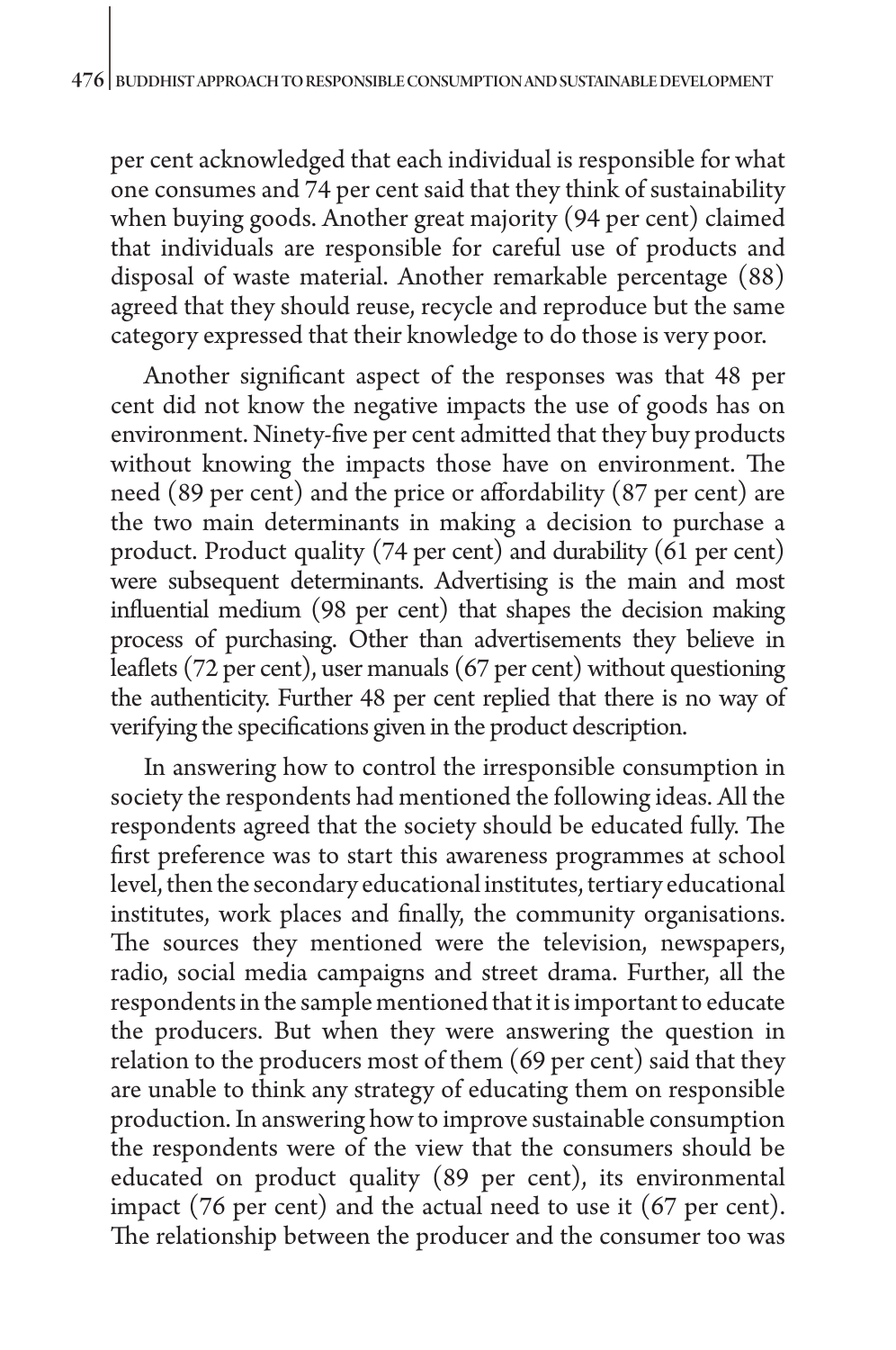identified as important (87 per cent). Most of them believed that the harm of the products is limited to its chemicals (83 per cent), lack of durability (79 per cent) and health effects (77 per cent).

In trying to find answers for the fourth objective the respondents were of the opinion that sustainability is the most discussed topic in this century. All of them agreed that responsible consumption would foster sustainability. The majority considered it is the responsibility of the government (94 per cent) to promote responsible consumption rather than individual (83 per cent). The most preferred solution the respondents marked was to use natural resources in a traditional way (93 per cent) in production process rather than getting in to the modern technology (81 per cent) to reduce harm on nature, man and society. Further they wanted the society to develop a normative framework for responsible consumption. Individuals adapting a rational behaviour (96 per cent), being sensitive to harmful effects of the products (91 per cent) and being sensible in selecting products in relation to actual needs (89 per cent) were the three main response selections in promoting responsible consumption.

## 5. CONCLUSION

In conclusion the researcher has found out that there is an enormous gap between the knowledge and practice of the respondents. The sample is the next generation who would be responsible in making decisions in all the spheres. But the lack of knowledge of what they do and having low alternatives to counter the problems they are going to face would be a serious concern. Even though there is a willingness to act, the lack of knowledge or awareness has become critical. The relevant authorities should take an action to promote responsible consumption by reducing this 'knowledge – action gap' which will be pivotal in changing the behaviour of the people. In practicing Buddhist philosophy also, we identify the similar issue. People need to be ethical and moral but in their practice (action) that desire is absent.

Even though the governments are responsible it would be difficult to take actions regarding production processes of their own country and limit the in-flow of foreign goods for consumption. If they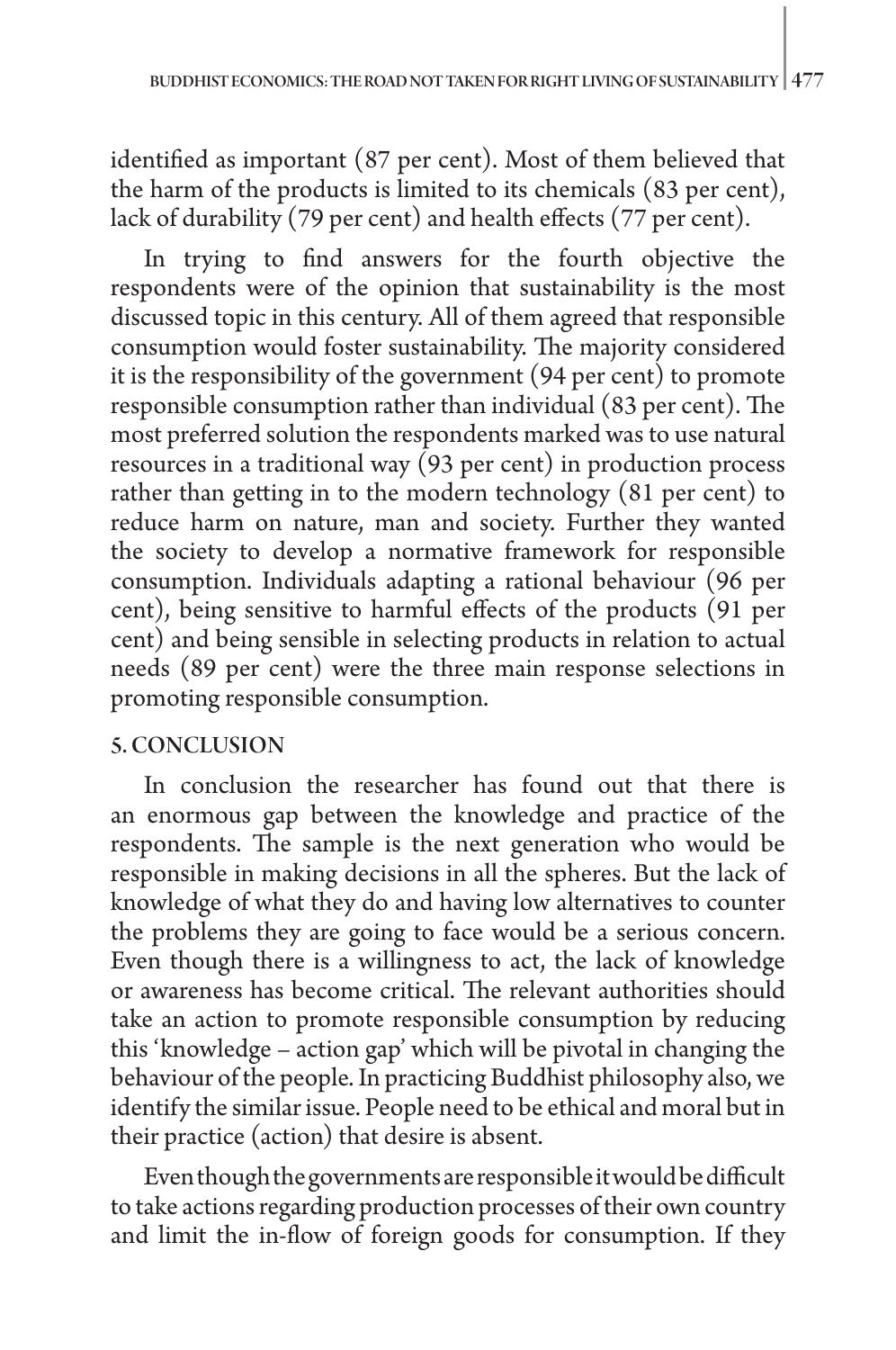restrict their own firms, lack of employment, quality goods and the technology would restrict competing with the rest of the world. The urban-rural disparity and the level of education may be two other factors which could not have been addressed in this study. According to the findings of the Consumer Awareness Survey on Sustainable Consumption done in Sri Lanka (2018) also there is a desire to act but the lack of knowledge has been the critical issue. Kopnina (2011) too found out that there is a positive relationship between the social class and the awareness of responsible consumption among Hungarian University students. Even though people are conscious about the ill-effects of irresponsible consumption they have not been environmentally conscious, responsible consumers.

Yamamoto (2003) proposes a solution for this – 'Buddhistinspired sustainable economies' (p. 157). He says the greatest weakness of the individual is 'káma tanhá' (p. 159), his craving to satisfy the sensual pleasures. It relates to 'bhava tanhá' (p. 160), his desire to satisfy his ego and social status. It is understood that all should live happily but how that happiness is achieved has not been realized. Yamamoto (2003) proposes the three spheres that should work together to bring this happiness; individual level, social level and the level of natural world.

The author wishes to suggest a tri-partite structure through which the happiness of consumption could be achieved fully in relation to the Buddhist Philosophy. The sustainability through 'responsible consumption' would rest on the proper combination of the three 'capitals'; natural, human and moral capital. Natural capital refers to the resources we utilize in the production process. The human capital is the labour we use in producing goods. The producers have to be responsible in using natural and human capital in this stage. The moral or ethical capital is the normative framework of the consumers. If all the stages are worked out in relation to Buddhist Philosophy the physical structures, human structures and the institutional structures of the society would be establishing a responsible behaviour for consumption which lead to sustainability.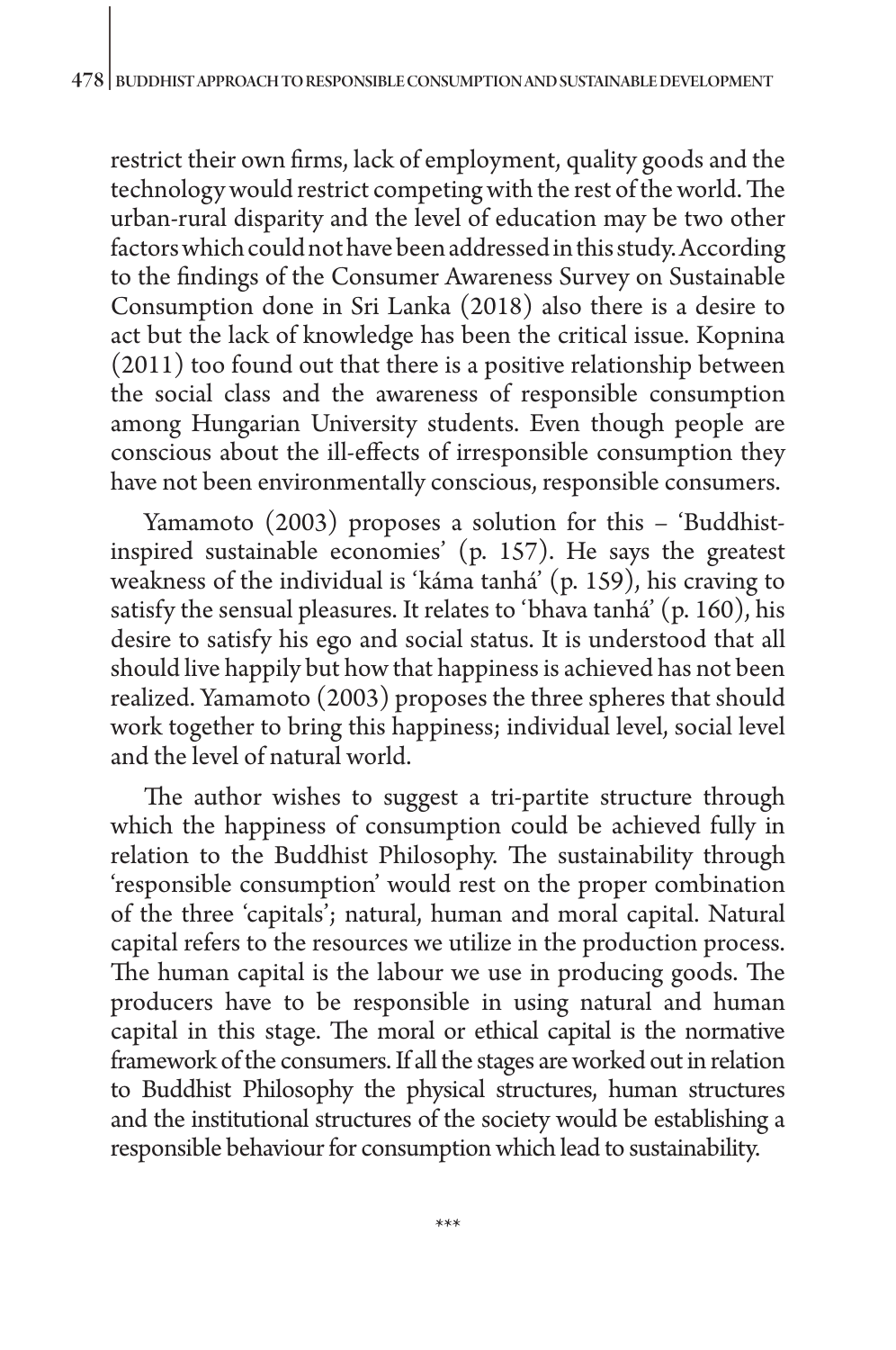# References

- Akenji, L. (2014) Consumer scapegoatism and limits to green consumerism, *Journal of Cleaner Production*, Vol. 63, pp. 13-23.
- Aomari, Amina (2014) The Responsible Consumption: Factor of the Development of Environmental Responsibility in Morocco, *Journal of Economics, Business and Management*, Vol. 2 (3), pp.  $219 - 223.$
- Bhar, Soumyajit (2018) Consuming with Mindfulness: Import of Buddhist Philosophy for an Ethic toward Consumerism*, Pertanika Journal of Social Science and Humanities*, Vol. 26 (3), pp. 1563 - 1578.
- Campbell, C. (1992) *The romantic ethic and the spirit of modern consumerism,* Oxford: Blackwell.
- Chernus, I. (1993) *Herbert Marcuse: A critique of consumer society*. Retrieved from University of Colorado at Boulder website, [http://www.colorado.edu/ReligiousStudies/chernus/sixties/](http://www.colorado.edu/ReligiousStudies/chernus/sixties/Herbert Marcuse.pdf) [Herbert%20Marcuse.pdf](http://www.colorado.edu/ReligiousStudies/chernus/sixties/Herbert Marcuse.pdf) accessed on 25 January 2019.
- Daniels, Peter L. (2003) "Buddhist economics and the environment: Material flow analysis and the moderation of society's metabolism", *International Journal of Social Economics*, Vol. 30  $(1/2)$ , pp.8 - 33.
- Daniels, Peter L. (2007) Buddhism and the Transformation to Sustainable Economies, *Society and Economy,* Vol. 29 (2), pp.  $155 - 180.$
- Essen, J. (2010) Sufficiency economy and Santi Asoke: Buddhist economic ethics for a just and sustainable world, *Journal of Buddhist Ethics*, Vol. 17, pp. 70–99.
- Gilg, A., Barr, S., and Ford, N. (2005), Green consumption or sustainable lifestyles? Identifying the sustainable consumer, *Futures*, Vol. 37(6), pp. 481-504.
- Harvey, P. (2013) Buddhist reflections on "consumer" and "consumerism", *Journal of Buddhist Ethics,* Vol. 20, pp. 334–356.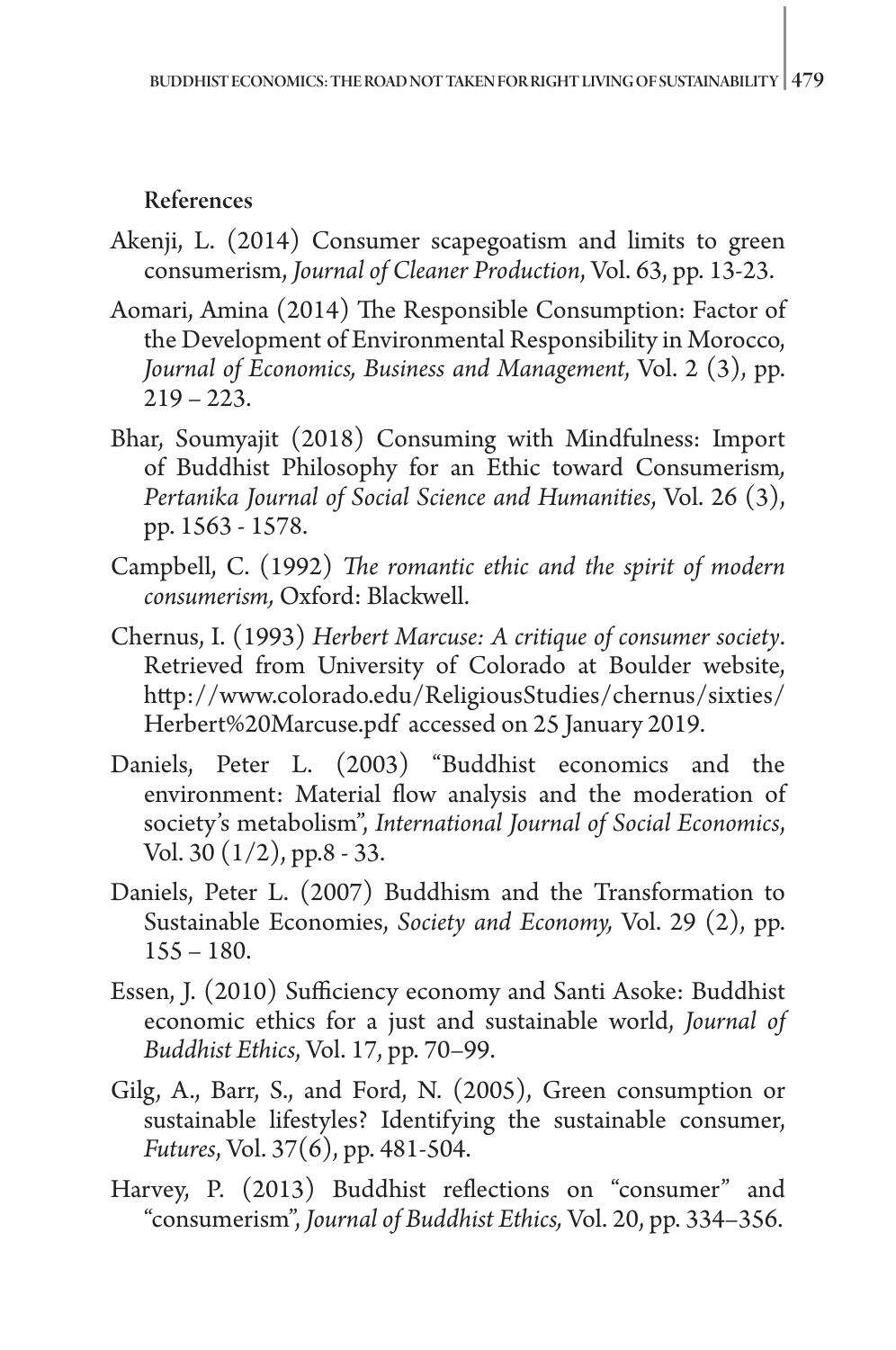- Hudson, Michael (2013) the Insiders Economic Dictionary, <https://michael-hudson.com/2013/08/c-is-for-camouflage/> accessed on 25 January 2019.
- Jonkutė, G.-S., and Jurgis, K. (2014), Realizing SCP in the companies: the SURESCOM model, In: *17th European Roundtable on Sustainable Consumption and Production,* pp. 465-476
- Kopnina, Helen (2011) What is (responsible) consumption? Discussing environment and consumption with children from different socio-economic backgrounds in The Netherlands, *Environmentalist*, Vol. 31. pp. 216 – 226
- Kotler, P., and Dubois, B. (2003) *Marketing Management* (11th ed.) Paris, France: Pearson Education.
- Loy, D. R. (1997) The religion of the market, *Journal of the American Academy of Religion*, Vol. 65 (2), pp. 275–290.
- Marcuse, H. (1964) *One-dimensional man: studies in the ideology of advanced industrial society,* London: Routledge and Kegan Paul
- Nagypál, Csigéné N., Görög, G., Harazin, P., Baranyi, Péterné R. (2015) Future Generations and Sustainable Consumption, *Economics and Sociology*, Vol. 8 (4), pp. 207-224.
- National Cleaner Production Centre, Sri Lanka (2018) Consumer Awareness Survey on Sustainable Consumption – 2018: Sri Lanka, One Planet Network, [http://www.oneplanetnetwork.](http://www.oneplanetnetwork.org/sites/default/files/ci-scp_report_on_consumer_survey_on_sustainable_consumption_nd_production_sri_lanka_0.pdf) [org/sites/default/files/ci-scp\\_report\\_on\\_consumer\\_survey\\_](http://www.oneplanetnetwork.org/sites/default/files/ci-scp_report_on_consumer_survey_on_sustainable_consumption_nd_production_sri_lanka_0.pdf) on sustainable consumption nd production sri lanka 0. [pdf](http://www.oneplanetnetwork.org/sites/default/files/ci-scp_report_on_consumer_survey_on_sustainable_consumption_nd_production_sri_lanka_0.pdf), accessed on 25 January 2019.
- O'Rourke, D. (2005) Market Movements Nongovernmental Organization Strategies to Influence Global Production and Consumption, *Journal of Industrial Ecology*, Vol. 9 (1-2), pp. 115-128.
- Robinson, William and Harris, Jerry (2000) "Towards a global ruling class? Globalization and the transnational capitalist class", Science and Society. Vol. 64, pp.11–54.
- Schumacher, E.F. (1973) *Small is Beautiful: A Study of Economics as if People Mattered,* Abacus, London.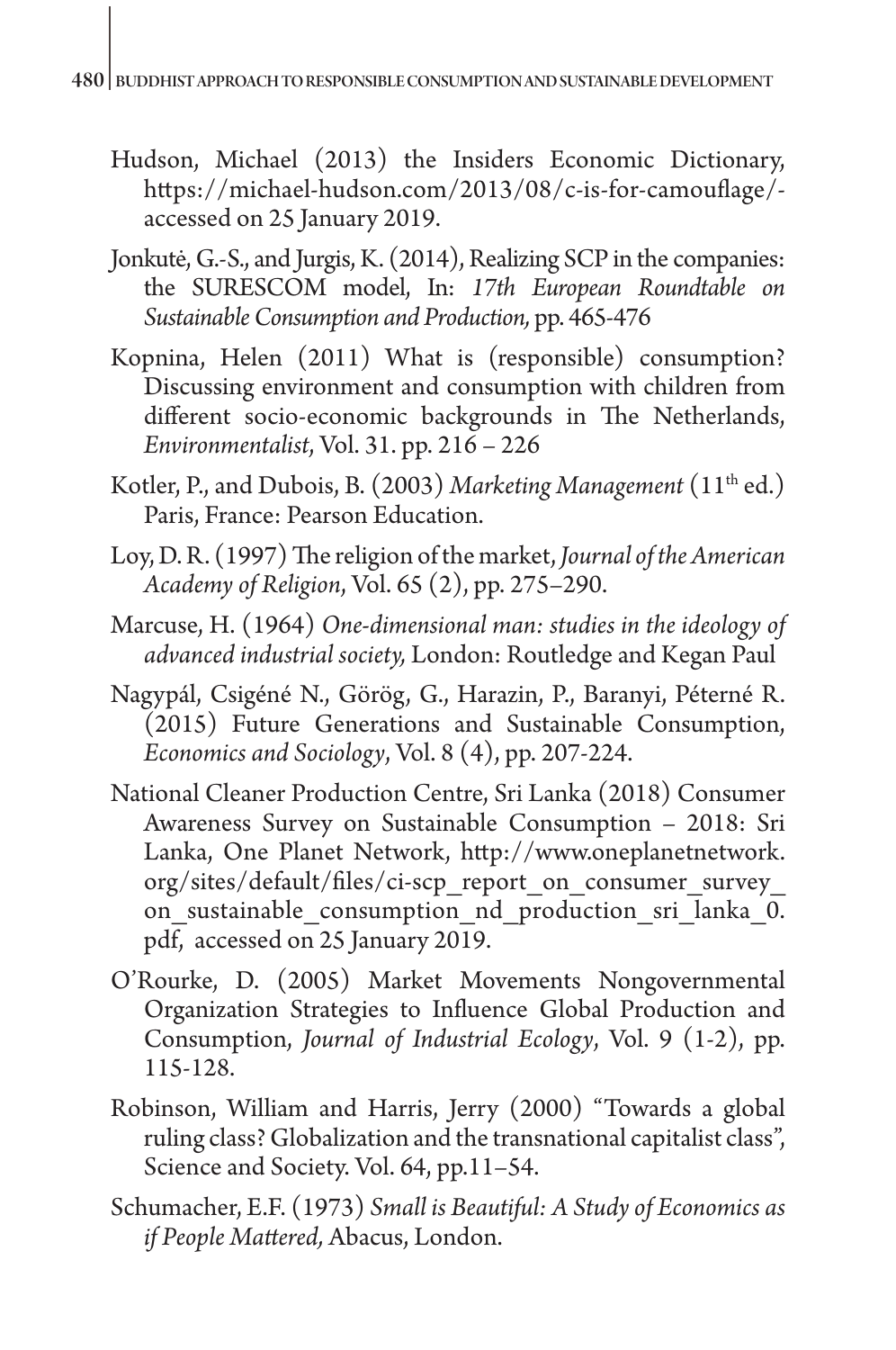- Sklair, Leslie (2001) *The transnational capitalist class*, Oxford, UK: Wiley-Blackwell Publishing.
- Sklair, L. (2002) Democracy and the Transnational Capitalist Class, *The Annals*, The American Academy of Political and Social Science, Vol. 581(1), pp. 144 - 157.
- Sklair, L. (2009) The emancipatory potential of generic globalization. *Globalizations,* Vol. 6 (4), 525-539.
- Sklair, L. (2010) Iconic architecture and the culture-ideology of consumerism. *Theory, Culture & Society,* Vol. 27(5), pp. 135-159.
- Turner, Bryan S. (2006) *The Cambridge Dictionary of Sociology,*  Cambridge: Cambridge University Press.
- UNEP (2010) *ABC of SCP, Clarifying concepts of sustainable consumption and production* (p. 33), Paris, France: United Nations Environment Programme.
- Valkó, L. (2003) *Sustainable/Environmentally Friendly Consumption (Handbook for Teachers)*, Hungary. Budapest: National Institution of Vocational Training .
- Vanijja Sutta: Business (Wrong Livelihood) (AN 5.177), translated from the Pali by Thanissaro Bhikkhu. Access to Insight (BCBS Edition), 3 July 2010, [http://www.accesstoinsight.org/tipitaka/](http://www.accesstoinsight.org/tipitaka/an/an05/an05.177.than.html) [an/an05/an05.177.than.html](http://www.accesstoinsight.org/tipitaka/an/an05/an05.177.than.html) - accessed on 25 January 2019.
- Veblen, T. (1899) *The theory of the leisure class.* New York: CreateSpace Independent Publishing Platform.
- Viederman, Stephen (1993) A Sustainable Society: what is it, how do we get there? *The George Wright Forum*, Vol. 10 (4), pp. 34 - 47.
- Wang, P., Liu, Q., and Qi, Y. (2014) Factors influencing sustainable consumption behaviors: a survey of the rural residents in China, *Journal of Cleaner Production*, Vol. 63, pp. 152-165.
- Weber, M. (1904) *The Protestant ethic and the spirit of capitalism*. London: Allen and Unwin.
- Weber, Max (1958) *The Religion of India: The Sociology of Hinduism and Buddhism*, (Translated and Edited by Hans H. Gerth) Glencoe: The Free Press.